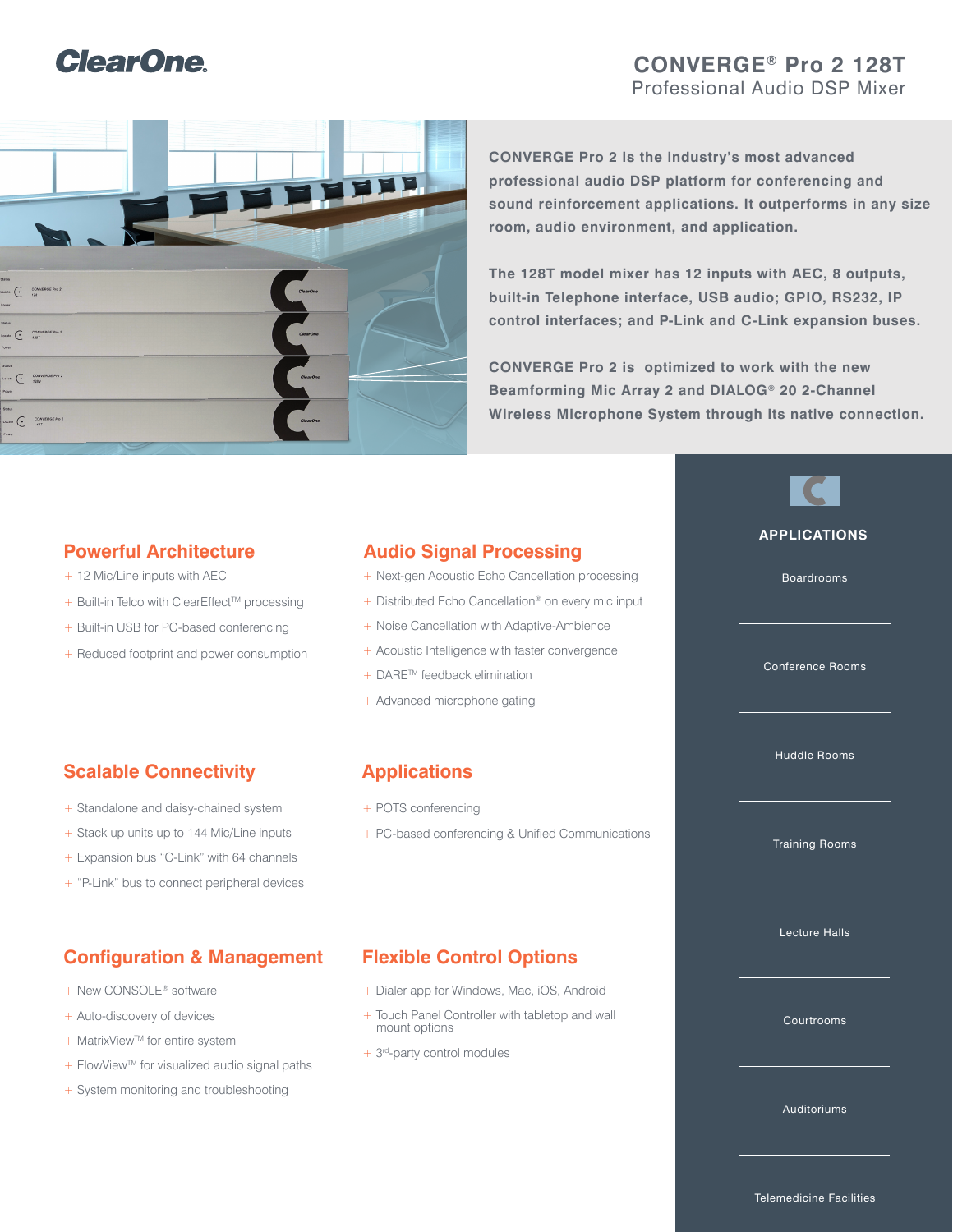# **ClearOne.**

# **CONVERGE Pro 2 128T**



|                                                    |                | Conferencing |              |              |             |          |                |                |                         |                           | <b>Sound Reinforcement</b> |                           |
|----------------------------------------------------|----------------|--------------|--------------|--------------|-------------|----------|----------------|----------------|-------------------------|---------------------------|----------------------------|---------------------------|
| <b>CONVERGE Pro 2</b>                              | 128            | 128D         | <b>128T</b>  | 128TD        | <b>128V</b> | 128VD    | 48T            | 48V            | 120                     | 012                       | 128SR                      | 128SRD                    |
| System                                             |                |              |              |              |             |          |                |                |                         |                           |                            |                           |
| Mic/Line inputs                                    | 12             | 12           | 12           | 12           | 12          | 12       | $\overline{4}$ | $\overline{4}$ | 12                      | $\times$                  | 12                         | 12                        |
| Mic/Line outputs                                   | $\,8\,$        | $\,8\,$      | 8            | $\bf8$       | $\,$ 8 $\,$ | $\,8\,$  | 8              | $\bf 8$        | $\times$                | 12                        | $\,8\,$                    | 8                         |
| <b>AEC</b>                                         |                |              |              |              |             |          |                |                |                         | $\boldsymbol{\mathsf{X}}$ | $\times$                   | $\times$                  |
| C-link expansion bus                               |                |              |              |              |             |          |                |                |                         |                           |                            |                           |
| P-link peripheral bus                              |                |              |              |              |             |          |                |                |                         |                           |                            |                           |
| USB audio interface                                |                |              |              |              |             |          |                |                |                         |                           |                            | $\checkmark$              |
| Ethernet, RS-232, GPIO interface                   |                |              |              |              |             |          |                |                |                         |                           |                            | $\checkmark$              |
| Applications                                       |                |              |              |              |             |          |                |                |                         |                           |                            |                           |
| Built-in USB for PC-based conferencing             |                |              |              |              |             |          |                |                |                         | $\checkmark$              | $\mathsf X$                | $\boldsymbol{\mathsf{X}}$ |
| Built-in Telco for teleconferencing                | $\pmb{\times}$ | $\times$     | $\checkmark$ | $\checkmark$ | Χ           | $\times$ |                | $\times$       | $\overline{\mathsf{X}}$ | $\times$                  | X                          | $\times$                  |
| Built-in VoIP for VoIP conferencing                | $\times$       | $\times$     | $\times$     | X            |             |          | X              | $\checkmark$   | X                       | X                         | $\times$                   | $\times$                  |
| Microsoft Skype for Business audio<br>conferencing | $\times$       | X            | X            | X            |             |          | X              | $\checkmark$   | $\times$                | X                         | X                          | $\times$                  |
| Sound Reinforcement applications                   |                |              | $\checkmark$ |              |             |          |                |                |                         | $\blacktriangledown$      |                            |                           |
| Built-in Dante for audio networking                | X              |              | X            |              | X           |          | X              | $\times$       | $\times$                | X                         | $\times$                   |                           |
| <b>Peripheral Devices</b>                          |                |              |              |              |             |          |                |                |                         |                           |                            |                           |
| Beamforming Mic Array 2                            |                |              |              |              |             |          |                |                |                         | X                         | $\times$                   | $\times$                  |
| DIALOG® 20 - Wireless Mic System                   |                |              |              |              |             |          |                |                |                         |                           |                            |                           |
| <b>GPIO Expander</b>                               |                |              |              |              |             |          |                |                |                         |                           |                            |                           |
| <b>USB Expander</b>                                |                |              |              |              |             |          |                |                |                         |                           |                            | $\checkmark$              |
| Configuration, Management & Control                |                |              |              |              |             |          |                |                |                         |                           |                            |                           |
| New CONSOLE <sup>®</sup> software                  |                |              |              |              |             |          |                |                |                         |                           |                            |                           |
| Dialer app - Win, Mac, iOS, Android                |                |              |              |              |             |          |                |                |                         |                           |                            |                           |
| <b>Touch Panel Controller</b>                      |                |              |              |              |             |          |                |                |                         |                           |                            |                           |
| Third-party control modules                        |                |              |              |              |             |          |                |                |                         |                           |                            |                           |